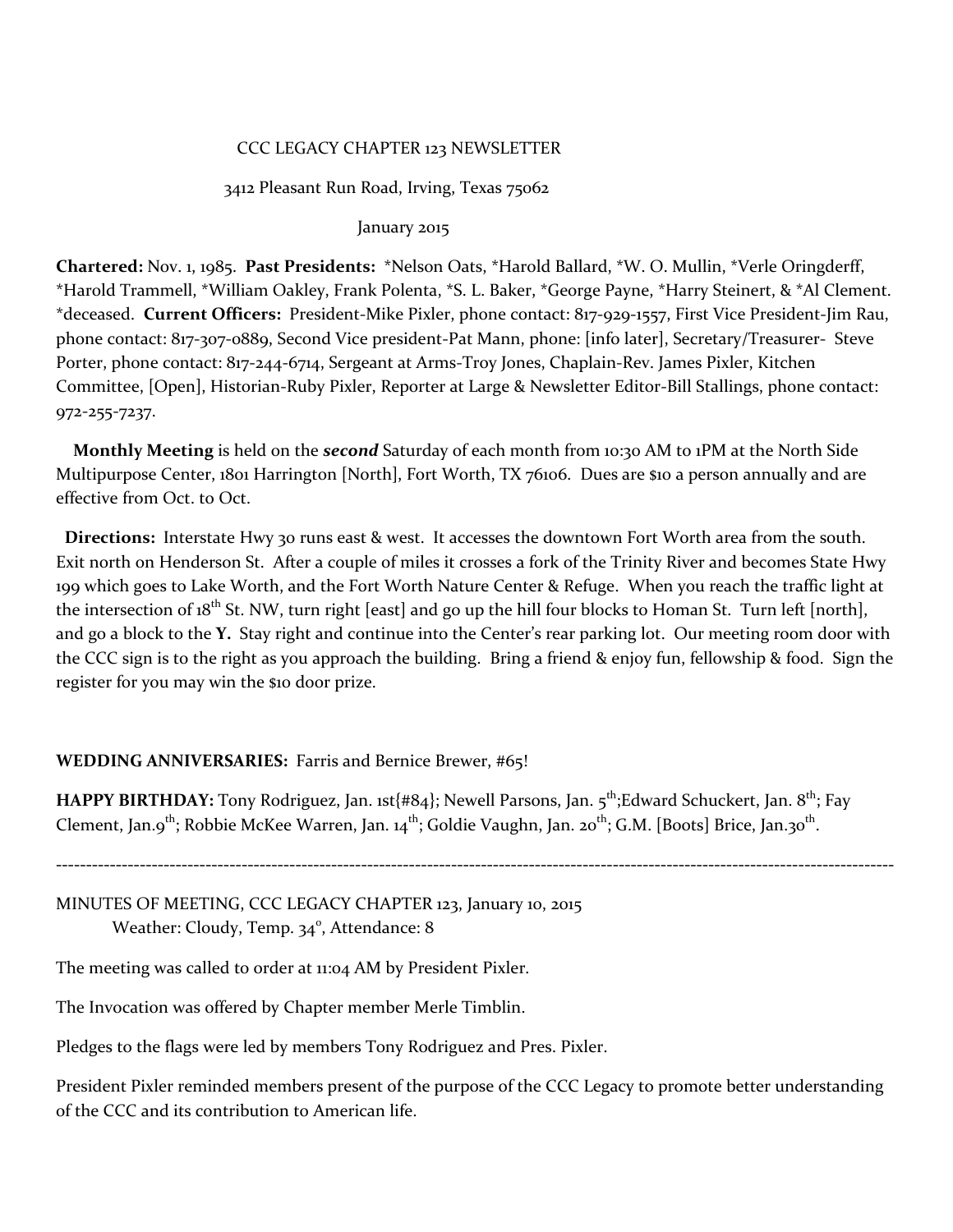Secretary/Treasurer Steve Porter asked if all members present had received the December 2014 newsletter which included the minutes of the meeting; all had. No changes were recommended. A motion to accept the minutes as written was made by Jim Rau and Seconded by Tony Rodriguez, all in favor, motion passed.

The financial report was made available to members present by Sec/Treasurer Porter. Motion to accept the report was made by Tony Rodriguez and seconded by Merle Timblin, all in favor, motion passed.

Members Farris and Bernice Brewer celebrated their  $65<sup>th</sup>$  wedding anniversary in January. Members Tony Rodriguez [#84], Newell Parsons, Fay clement, Robbie McKee Warren, and Goldie Vaughn all have birthdays in January. Happy Birthday was sung by the members present. Larkin Dilbeck was not feeling well enough to attend the meeting and we hope he is feeling better now. Telephone contact with Richard Crooks, Bill McKee, and Steve Wingo indicate all are hoping to attend a meeting soon.

Jim Rau gave an update on the progress of the Memorial Project for CCC Company 1816, Lake Worth. Donations may be made by personal checks to CCC Legacy [not the chapter]. Checks received by the Chapter will be forwarded to CCC Legacy, Inc. Secretary/Treasurer Porter stated that information and necessary forms have been forwarded to the IRS to retroactively reinstate Chapter 123 non-profit status. Reply is expected soon. President Pixler reminded members that dues for 2015 are due and newsletter will include a reminder to those not current.

A discussion with members present of the "State of the Chapter" was brought forth by President Pixler.

The Can was passed for donations. Tony Rodriguez won the door prize and donated it back to the Chapter. Jim Rau brought other interesting items as secondary prizes and members always enjoy what Jim brings.

The Kitchen Committee carried on despite the absence of Wanda Jones, aided by members who volunteered for "KP" and the meal was delicious as always. The blessing was offered by Merle Timblin.

Motion to adjourn was made by Jim Rau, seconded by Tony Rodriguez, motion passed. We adjourned at 12:18 PM.

Respectfully submitted,

Steve Porter, Sec/Treasurer

## **CHAPTER ETERNAL**

We recently learned of the passing of member and CCC "Boy" Claude E. Tyler of Blossom, Texas, which is in Lamar County near Parris, Texas. We have talked with Claude several times and got his story, and finally got to meet him and his daughter and son-in-law at the 2012 Palo Duro Canyon State Park Reunion. Claude was born on December 14, 1920, and died January 27, 2015, age 94. He was the oldest of eight children. At age 16, he joined the CCC and was shipped off to Death Valley and then to Mt. Lassen, both in California, where he went from working in 120° heat to building ski trails. He also served in Oregon, Wyoming, and Arizona. When WW II came along he served in the South Pacific in the Army Air Corps from 1942 to 1946. He was featured in the PBS documentary on The National Parks a few years back talking about the work he did with the CCC. Claude and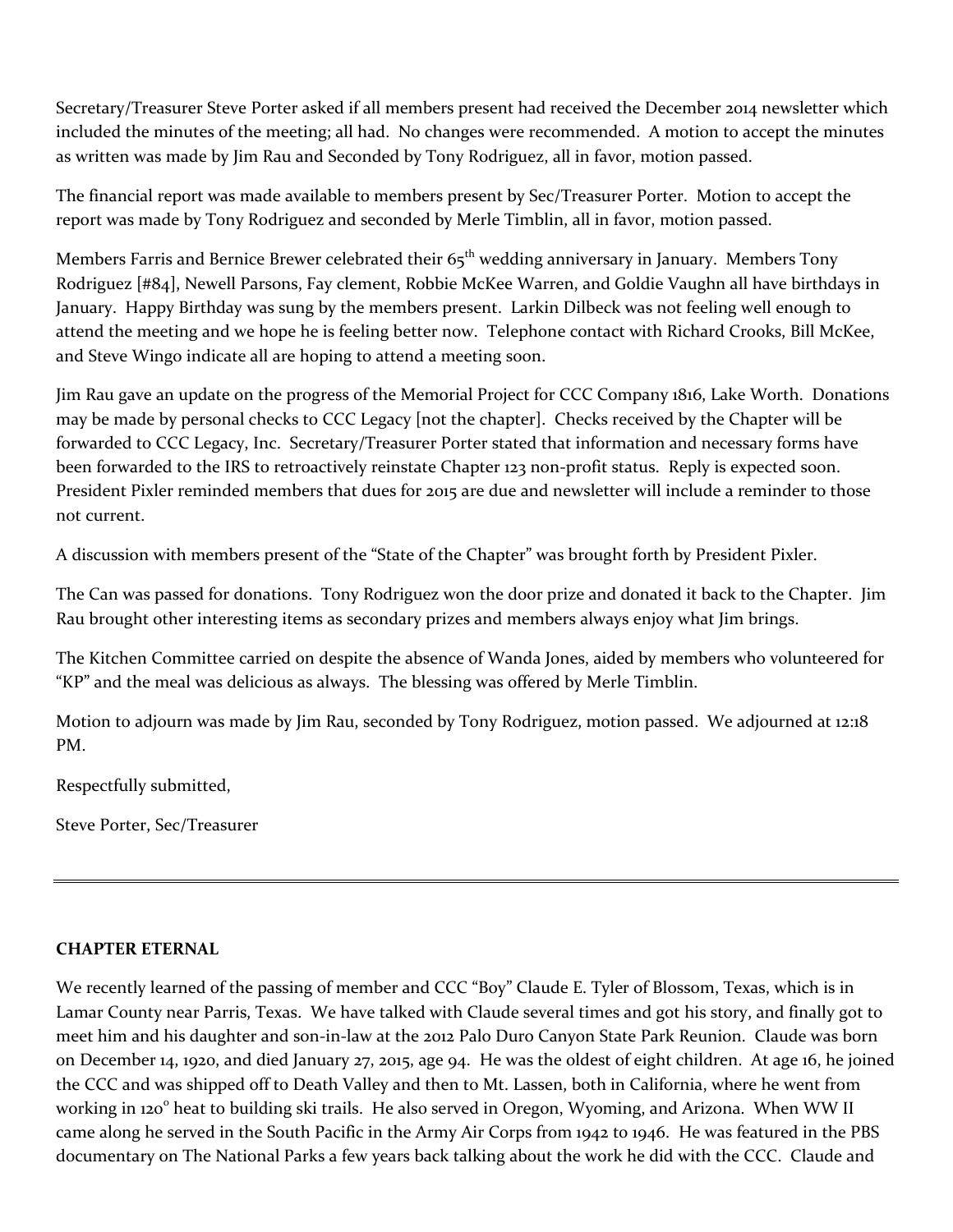his wife Nora settled on the Blossom Prairie where they farmed and ranched the rest of their lives. They had two daughters, Anna and Gail. He was also a carpenter building homes. He is survived by his daughter Anna and husband Randall Crawford, who are members also, and several grandchildren and great-grandchildren.

We have just recently learned that long time member Truman J. Pixler age 82, passed away suddenly. He was the uncle of President Mike Pixler and brother-in-law to our Historian Ruby Pixler; our condolences to the family. We will have more complete information in our February newsletter.

# **THE FOLLOWING IS THE PROPOSED WORDING TO THE PLAQUE TO BE INSTALLED NEAR THE SITE OF THE CCC CAMP 1816 AT LAKE WORTH**

# *THIS MONUMENT IS DEDICATED TO THE MEN OF CIVILIAN CONSERVATION CORPS [CCC] CAMP 1816*

*They lived and worked here from May 1934 to December 1937. Also designated SP-31-T, the camp was home to 240 young men responsible for building a multitude of stone structures around Lake Worth and the previously undeveloped area of today's Fort Worth Nature Center and Refuge. During their first year the Boys increased Fort Worth's public recreational areas by 50%, building masterful stone shelter houses, stone picnic tables and benches, picnic areas complete with drinking fountains and public toilets, nature trails, new roads and culverts, just to name a few. Most notable of these are the shelters at Mosque Point, Casino Beach and the Nature Center's Broadview Point which includes a picnic area for 300 people. Of the many structures built, only a few of these treasures remain useable today. We request your help in protecting and preserving all of these unique CCC historical artifacts.*

> *Dedicated xxxx xx, 2015 The National Association of CCC Alumni, Fort Worth Chapter 123 The Lake Worth Centennial Celebration Committee Peninsula Club Circle Residents and Friends*

## **OUR RECORDS SHOW THE FOLLOWING MEMBERS HAVE NOT PAID THEIR DUES FOR 2015**

Willie Adair Gloria Canchola Bill Hollingsworth Teri Majors Jeff McKee Tom McKee Barbara Myers Kathy Rodgers Kathy Mann Cynthia White Woolley The dues are only \$10 for all year so if you have forgotten, please remit and keep your newsletter coming. If you think our information is in error, please call or write to set us straight. Thank you.

## **A HEADS UP REMINDER REGARDING THE ABOVE MENTIONED CAMP 1816 PLAQUE**

Donations to the fund for the plaque have come to a screeching halt! Please help us reach our goal so we can realize finishing this project and getting it installed.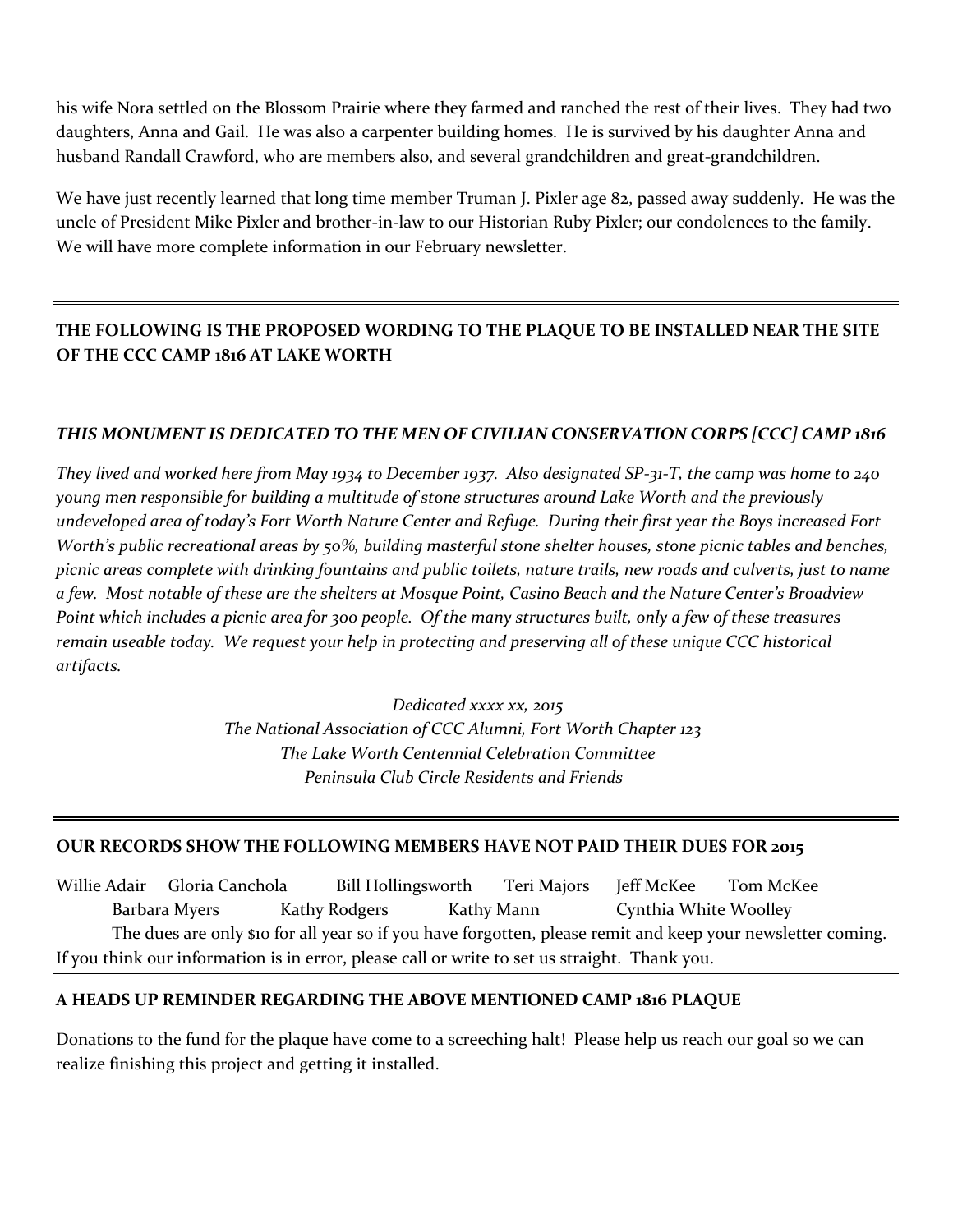## **RICHARD CROOKS, A LONGTIME MEMBER, TELLS OF HIS TIME IN THE CCC**

The following is taken from an interview that Richard did for The University of North Texas Oral History Collection in July, 2003.

Richard Crooks was born September 21, 1920, in Covington, in Hill County, Texas, midway between Cleburne and Hillsboro. He was born on a farm, and was the youngest of five children. The farm had a variety of crops; they did truck farming, had orchards, raised some cotton and corn, and had a syrup mill. Times were fairly good for the family in the twenties, and Richard has few memories of that time. When the thirties came along, Richard was now old enough to remember the onset of the Great Depression. Along with the country, the Crooks family went downhill also. His father developed cancer and died in June, 1934. That January they had lost their farm because of unable to make payments; even though only \$2,000 was owed, but Richard said, "It might as well have been \$200,000." With the father gone, Richard and his mother moved in with his maternal grandmother, and he tried to farm, even though he was only fourteen. It was hard because there wasn't enough land to farm on. He graduated from Covington High School in 1938, and went looking for work to supplement their meager earnings. He went as far as Fort Worth and the larger county towns nearby, but had no luck until he heard of the CCC and applied to join. He understood up until that time, one had to be from a family on relief, and his family had never done that. But he was accepted, and he was put on a bus at Hillsboro along with 30 or 40 other guys. The first stop they made was in Waxahachie at a camp run by the Soil Conservation Service. This camp was short five or six men, and Richard was picked as one because, "I was big and looked like a workhorse."

Richard learned that all the CCC camps were run by U.S. Army personnel, usually a captain with a lieutenant and one or two sergeants, but in Texas most of the work done was supervised by what we now know as The Texas Parks & Wildlife Department assigned to build parks. However, the Waxahachie camp was a U.S. Soil Conservation Service project to help farmers to prevent water and wind soil erosion of their fields. The civilian supervisors of the SCS were mostly Texas A&M agricultural graduates. They were responsible for signing up area farmers who wanted their lands surveyed, fenced, and or terraced to keep the soil in place. The farmers' responsibility was to provide the fencing and the poles; the SCS to provide the labor with the CCC boys. If a farmer had some land that had been under cultivation but was washing away, he would be asked to turn it into pasture. Then the SCS would survey and recommend the land be terraced. The boys would run terraces, or build fences, water gaps across creeks, and clear brush. The land was supposed to stay out of cultivation until it recovered its productivity. They would re-sod the land with Bermuda grass. Richard said this was the hardest job, particularly in the winter. They had to shake the dirt off the grass roots and put them in a bin and keep them watered until they were planted. This method is no longer used. Richard felt sorry for many of the farmers who really wanted and needed help with their land, but due to the Depression, could not afford to pay for even the fencing or poles.

Richard told of their camp being rather unique in that most CCC camps had large barracks with 30 to 40 men per unit, but the Waxahachie camp had small cabins like little houses built for six, but usually with just four or five men each. They were pre-fab in that the men set them up and bolted them together. There would be two beds on each side and one across the back. There was a coal stove for heat, and a small wall locker for each man at one end. There was one door and windows all around to open in warm weather. Richard remembers they couldn't go to sleep in the summer until midnight or so before the buildings cooled off enough. The men usually bought footlockers for their personal things after their first paycheck. Their camp averaged 180 to 200 total men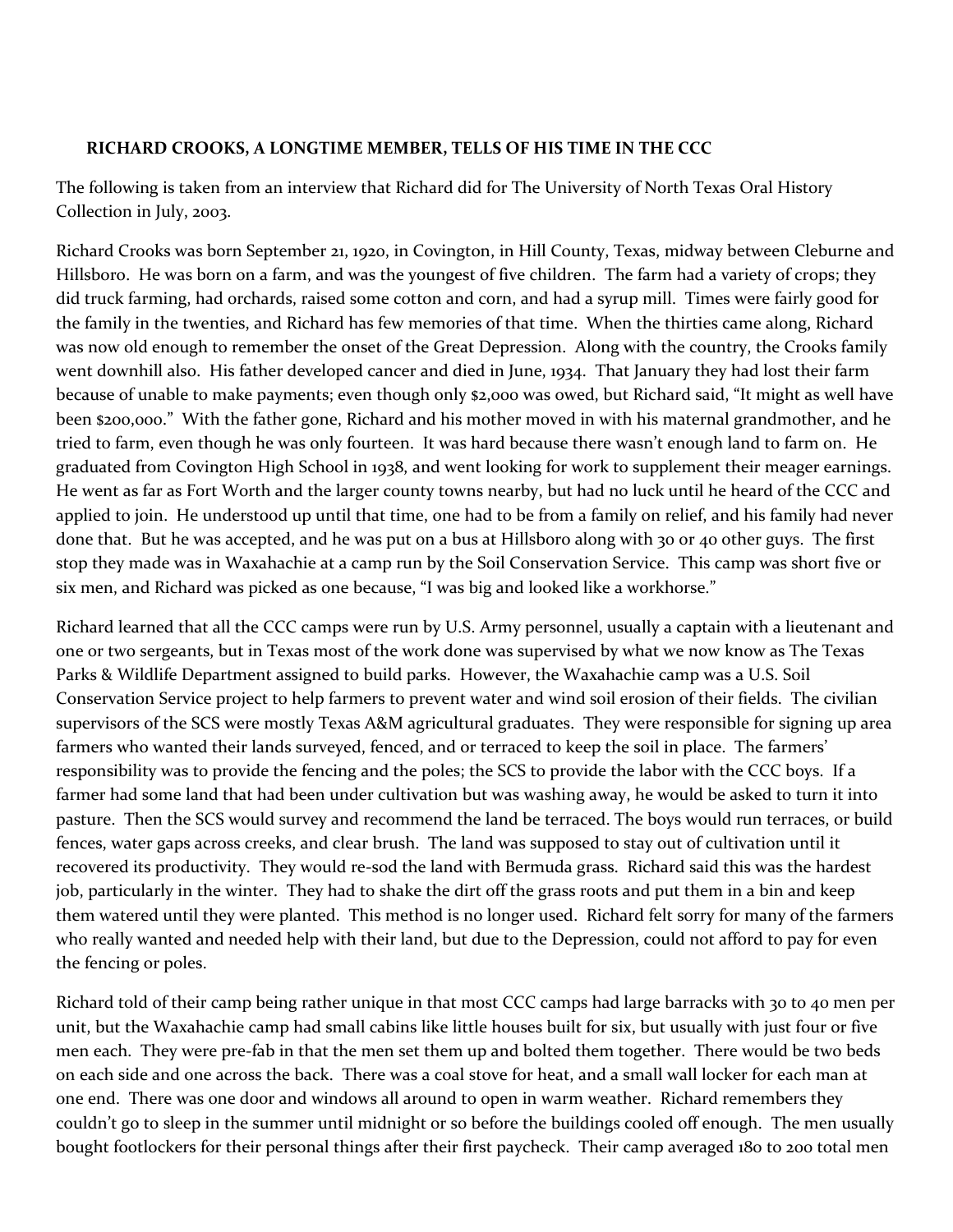living in about forty of the small houses. There was a mess hall, a recreation hall, and an infirmary with three or four beds. A doctor was available from Waxahachie with an enlisted man helper at the camp. In their case the helper was also the camp bugler who would blow retreat and reveille.

The day's routine began with bugle call at about 6:00 AM, get up and dress, fix the bed, go to assembly for flag raising, and then head to the mess hall for breakfast. After that the trucks left for their work at about 8:00 o'clock. Richard remembers breakfast as always a good, hearty meal, but lunch being kind of slack. They would be out in the field working hard, cutting trees and brush, or terracing and they would just have a sandwich and maybe an apple or orange with a sugar cookie and water. They would crawl under the trucks to eat in the shade to avoid the hot sun.

When they came back from work in the afternoon, they would take a shower and change into their Class "A" summer uniform – the khakis. In the winter it was the wool uniform. [Their work clothing was blue denims and a jacket, all of which they altered to suit their needs. Richard said they would cut off the sleeves to be cooler in the summer.] They then marched to the mess hall, entered and be seated at the table but be very quiet – until the mess sergeant blew his whistle and pandemonium broke out! Every so often one had to pull KP, either wait tables or work in the kitchen. This required getting up very early. If you had demerits for your bed not being made properly, a dusty blanket, or shoes not shined, then you probably had KP over the weekend. It was called the weekend "honor roll."

Richard related how he got on the KP "honor roll." The windows on their hut stayed open all the time most of the year. This meant their blankets were subject to dust and dirt from the unpaved road by the camp. So every morning the men had to beat them with blanket beaters because when the captain did his daily inspection, he would bang each blanket with a broken cue stick. If dust flew, that enrollee made the list. With 200 or so boys this created a lot of racket, and people living close by would ask: "What's all that banging and booming we hear every day?" Richard figured how to avoid all that by wetting his washrag after returning from the bathhouse, wring it out, and then rub the blanket with the damp cloth; so no dust flew from his when the captain came by. Well one day the inspection was delayed for some reason until well after the men had gone off to work and Richard's blanket had thoroughly dried out. When the captain came through with the first sergeant and hit Richard's blanket, the first sergeant said, "I've never seen as much dust in my life!"

When asked about the type of field work they did, Richard talked about building fences. They would use a transit to shoot a line and then go on. Then using a posthole digger, they would mark every ten feet. A truck would be brought in and cedar posts would be thrown off. Then another crew would dig the holes 2 ½ feet deep, with corner posts having to be 3 feet deep. If they crossed a creek with a rocky bottom, they used a long bar to chip out a hole just deep enough to hold. It was hard work. They did not cement posts, but used broken brick pieces to tamp around a post. They built whatever type of fence that was required. Barbed wire fences were built a standard way; a certain space between at the bottom and wide at the top, with the post top sawed off six to eight inches above the top strand. A different wire would be used if for sheep or other animals. The wire had to be "stretched," that is you had to get all the slack out and stretch it. Then they would saw the post tops.

When asked about what activities were available for the men on the weekends, Richard said they mostly just rested, but they did play dominoes, played ball or on the pool table, wrestled and boxed. Asked if they had actual boxing matches, he said occasionally when new recruits arrived, they would try them out by boxing. One fall there was a new guy that Richard said, "He was a big ol' German boy that weighed about 250 pounds." Since Richard was 6' 1" and had done some boxing, his camp buddies talked him into taking the guy on, even though